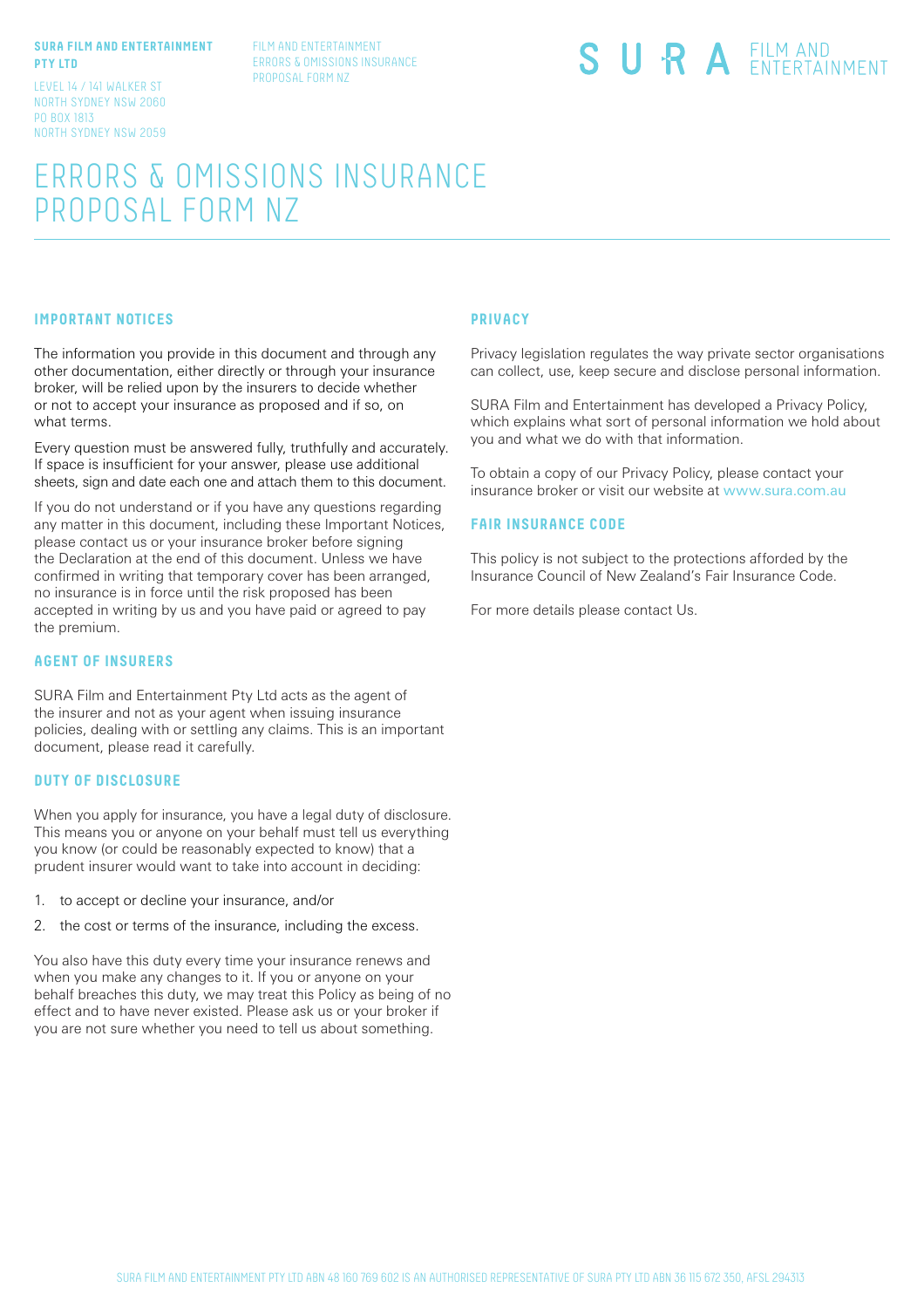| 1.          | Name of Proposer                                                                         |                                  |                  |                    |
|-------------|------------------------------------------------------------------------------------------|----------------------------------|------------------|--------------------|
| 2.          | Address                                                                                  |                                  |                  |                    |
| 3.          | Telephone No.                                                                            | Facsimile No.                    |                  |                    |
|             | <b>Email Address</b>                                                                     |                                  |                  |                    |
| 4.          | (A) Individual<br>Proposer is                                                            | (B) Partnership                  | (C) Company      |                    |
| 5.          | Number of Employees                                                                      |                                  |                  |                    |
| 6.          | Is the Proposer registered for GST?                                                      |                                  |                  | <b>No</b><br>  Yes |
|             | GST Registration No.                                                                     |                                  |                  |                    |
| 7.          | Names and Titles of Principals, Directors, Partners or Individuals                       |                                  |                  |                    |
| <b>NAME</b> |                                                                                          | TITLE                            |                  |                    |
|             |                                                                                          |                                  |                  |                    |
|             |                                                                                          |                                  |                  |                    |
|             |                                                                                          |                                  |                  |                    |
|             |                                                                                          |                                  |                  |                    |
|             |                                                                                          |                                  |                  |                    |
| 8.          | Period of Cover (Note cover is for three (3) years)                                      | $\sqrt{2}$<br>From<br>$\sqrt{2}$ | To<br>$\sqrt{2}$ | $\sqrt{2}$         |
| 9.          | Required Coverage Limits (Please tick only one of the below options):                    |                                  |                  |                    |
|             | AUD\$1,000,000 any one claim / AUD\$3,000,000 in the aggregate<br>a)                     |                                  |                  |                    |
|             | AUD\$1,500,000 any one claim / AUD\$4,500,000 in the aggregate<br>b)                     |                                  |                  |                    |
|             | c) AUD\$2,000,000 any one claim / AUD\$6,000,000 in the aggregate                        |                                  |                  |                    |
|             | 10. Currency Required                                                                    | <b>AUD</b>                       | <b>NZD</b>       |                    |
|             | 11. Title of Production                                                                  |                                  |                  |                    |
|             | 12. Type of Production e.g Feature film, television series, documentary, short film etc. |                                  |                  |                    |
|             |                                                                                          |                                  |                  |                    |
|             |                                                                                          |                                  |                  |                    |
|             |                                                                                          |                                  |                  |                    |
|             | 13. Number of episodes                                                                   |                                  |                  |                    |
|             | 14. Total running time of production                                                     |                                  |                  |                    |
|             | 15. Has a title report been obtained from any one of the title clearance services?       |                                  |                  | No<br>Yes          |
|             | If No, this policy will exclude any and all cover for the title of production            |                                  |                  |                    |
|             |                                                                                          |                                  |                  |                    |
|             |                                                                                          |                                  |                  |                    |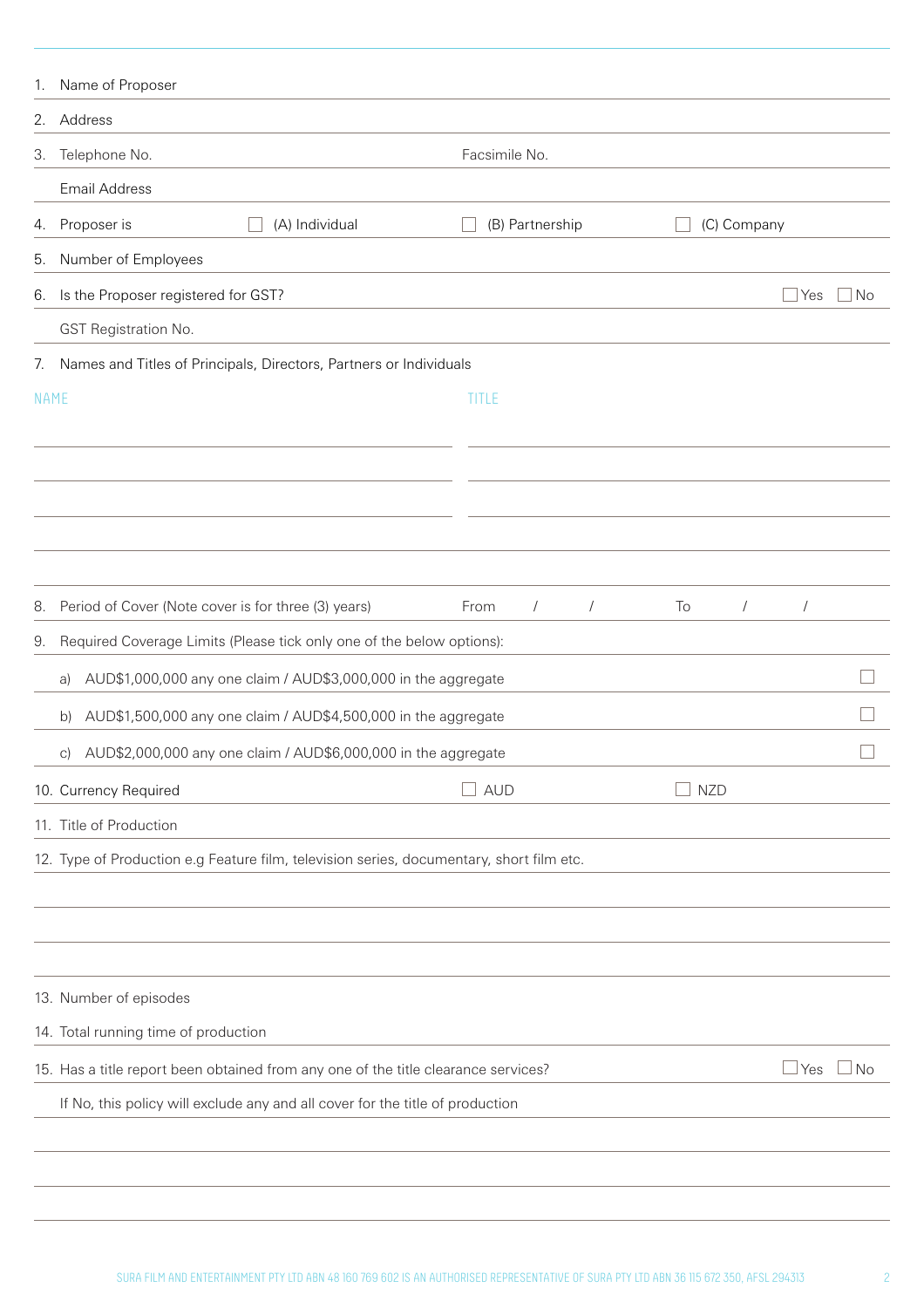| 16. Name, address and telephone number of Proposer's lawyer (If a firm, also name of individual)                                                        |              |           |
|---------------------------------------------------------------------------------------------------------------------------------------------------------|--------------|-----------|
|                                                                                                                                                         |              |           |
|                                                                                                                                                         |              |           |
|                                                                                                                                                         |              |           |
| 17. Has the Proposer's lawyer read the "clearance procedures" included with this form?                                                                  | $\Box$ Yes   | $\Box$ No |
| If No, please explain                                                                                                                                   |              |           |
|                                                                                                                                                         |              |           |
|                                                                                                                                                         |              |           |
|                                                                                                                                                         |              |           |
| 18. Has the Proposer's lawyer approved as adequate the steps taken for clearance procedures used<br>in connection with the production?                  | ⊿ Yes        | $\Box$ No |
| If No, please explain                                                                                                                                   |              |           |
|                                                                                                                                                         |              |           |
|                                                                                                                                                         |              |           |
|                                                                                                                                                         |              |           |
| 19. Name of Producer (Individual)                                                                                                                       |              |           |
| Name of Executive Producer (Individual)                                                                                                                 |              |           |
| 20. Name of Authors and Writers (Including underlying works, screenplays etc)                                                                           |              |           |
|                                                                                                                                                         |              |           |
|                                                                                                                                                         |              |           |
|                                                                                                                                                         |              |           |
| 21. Will any film clips be used in this production?                                                                                                     | $\Box$ Yes   | $\Box$ No |
| If Yes, have all necessary licenses and consents been obtained by the Proposer's lawyer?                                                                | $\Box$ Yes   | $\Box$ No |
| If No, explain and attach copy of the lawyer's report                                                                                                   |              |           |
|                                                                                                                                                         |              |           |
|                                                                                                                                                         |              |           |
|                                                                                                                                                         |              |           |
| 22. Is the name or likeness of any living person used or is any living person portrayed (with or<br>without use of name or likeness) in the production? | $\sqcup$ Yes | ⊿ No      |
| If Yes, have clearances been obtained in all cases?                                                                                                     | $\Box$ Yes   | ⊿ No      |
| If No, please explain                                                                                                                                   |              |           |
|                                                                                                                                                         |              |           |
|                                                                                                                                                         |              |           |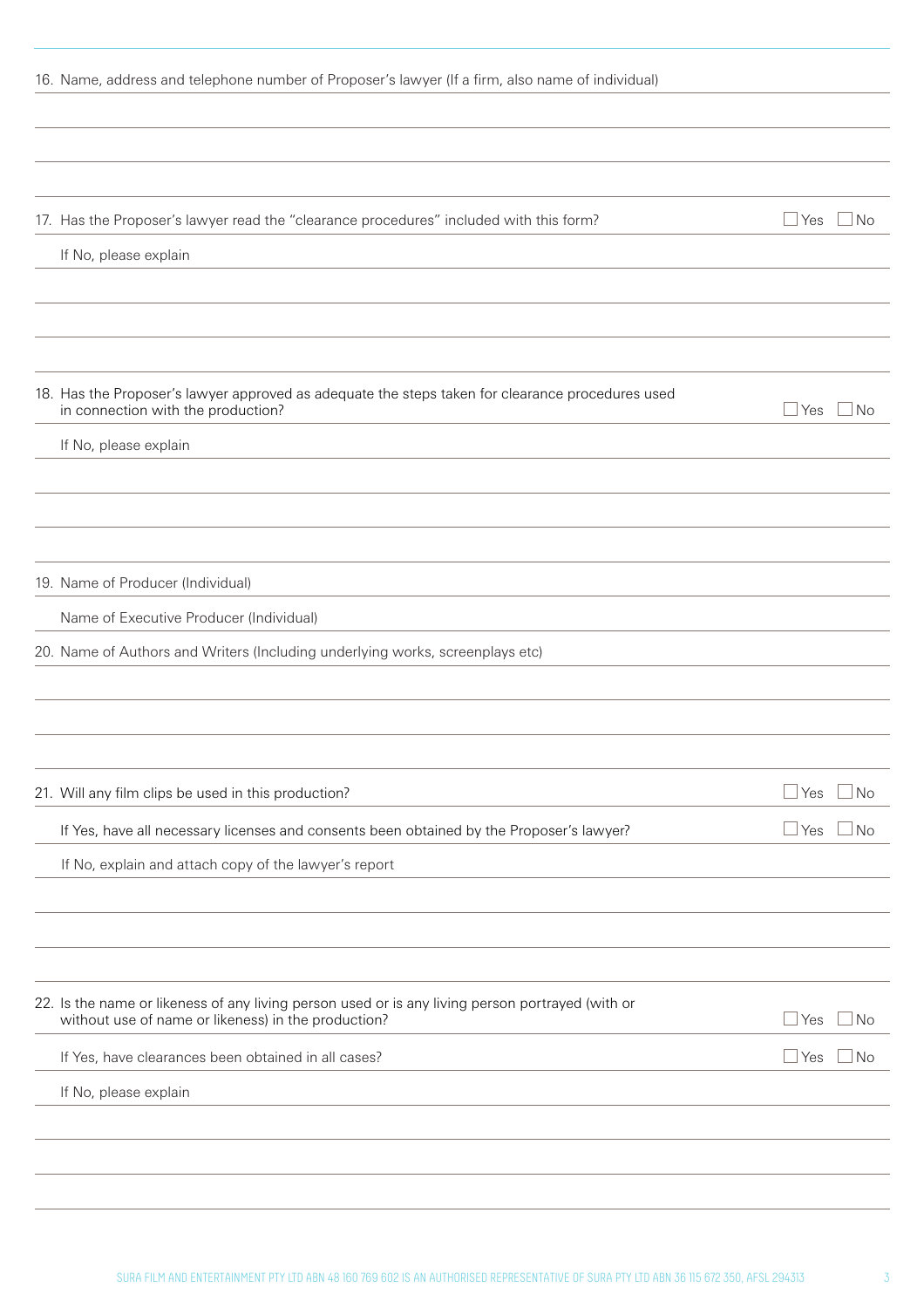|              | 23. Is the name or likeness of any deceased person portrayed (with or without use of name or<br>likeness) in the production? | ⊥Yes                 | $\sqcup$ No |
|--------------|------------------------------------------------------------------------------------------------------------------------------|----------------------|-------------|
|              | If Yes, have clearances been obtained in all cases from personal representatives, heirs or other<br>owners of such rights?   | ⊿Yes                 | ⊥No         |
|              | If No, please explain                                                                                                        |                      |             |
|              | 24. Has the Proposer or any of its agents bargained for:                                                                     |                      |             |
| a)           | Any rights in literary, musical or other material?                                                                           | ⊥Yes                 | ⊿ No        |
| b)           | Releases from any person in connection with the above production and been unable to<br>obtain agreement or release?          | l Yes                | No          |
|              | If Yes to a) or b), please explain                                                                                           |                      |             |
|              |                                                                                                                              |                      |             |
|              |                                                                                                                              |                      |             |
|              |                                                                                                                              |                      |             |
|              | 25. Are actual events portrayed in the production?                                                                           | $\Box$ Yes           | $\Box$ No   |
|              | If Yes, please explain                                                                                                       |                      |             |
|              |                                                                                                                              |                      |             |
|              |                                                                                                                              |                      |             |
|              |                                                                                                                              |                      |             |
|              | 26. Is the Production:                                                                                                       |                      |             |
| a)           | Entirely fictional?                                                                                                          | ∃Yes                 | $\Box$ No   |
| b)           | Based on actual facts or happening?                                                                                          | Yes                  | <b>No</b>   |
| C)           | Based on another work?                                                                                                       | Yes                  | No          |
|              | If Yes to a), b) or c), please explain                                                                                       |                      |             |
|              |                                                                                                                              |                      |             |
|              |                                                                                                                              |                      |             |
|              |                                                                                                                              |                      |             |
|              | 27. Is the Production:                                                                                                       |                      |             |
| a)           | Quiz or panel show?                                                                                                          | $\mathsf{\perp}$ Yes | ∃No         |
| $\mathsf{b}$ | Interview or forum?                                                                                                          | $\mathsf{\perp}$ Yes | No          |
| $\vert$ C)   | Variety or musical?                                                                                                          | $\sqcup$ Yes         | No.         |
| d)           | Dramatic or docudrama?                                                                                                       | $\sqcup$ Yes         | No          |
|              | Children's show?                                                                                                             |                      | No          |
| $\Theta$     |                                                                                                                              | ⊥Yes                 |             |
| f)           | Other?                                                                                                                       | $\mathsf{\perp}$ Yes | ⊥No         |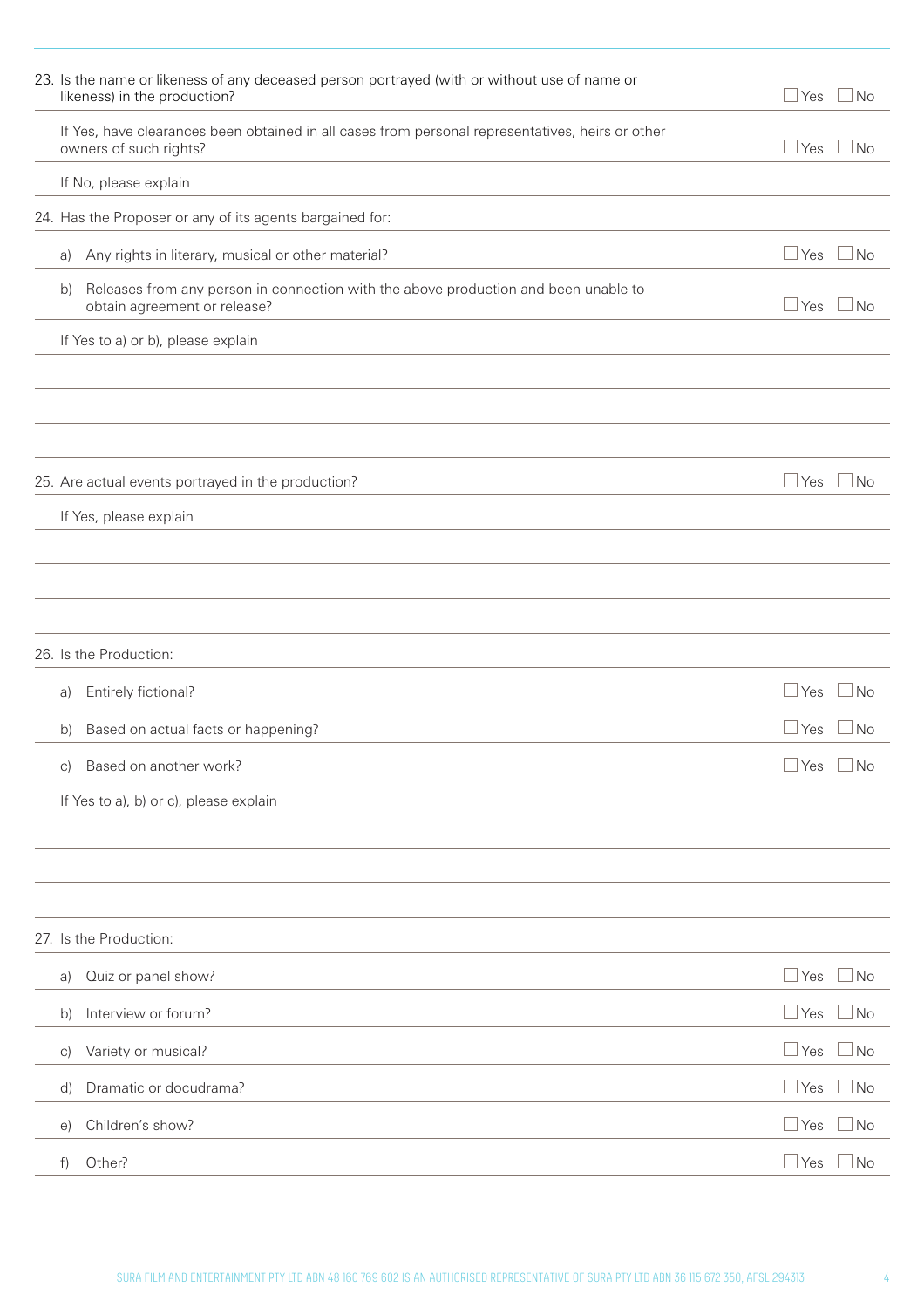|  |  |  |  |  |  | 28. Storyline (Please attach a synopsis or brief summary of storyline) |  |  |
|--|--|--|--|--|--|------------------------------------------------------------------------|--|--|
|--|--|--|--|--|--|------------------------------------------------------------------------|--|--|

|    | 29. Have the following been cleared:                                                                                                                                                                                                                                                                                                                                                                                                                                                                                                 |                         |
|----|--------------------------------------------------------------------------------------------------------------------------------------------------------------------------------------------------------------------------------------------------------------------------------------------------------------------------------------------------------------------------------------------------------------------------------------------------------------------------------------------------------------------------------------|-------------------------|
| a) | Recording and synchronisation rights?                                                                                                                                                                                                                                                                                                                                                                                                                                                                                                | $\Box$ Yes<br>$\Box$ No |
| b) | Musical and Performing rights?                                                                                                                                                                                                                                                                                                                                                                                                                                                                                                       | $\Box$ Yes<br>$\Box$ No |
|    | If No to a) or b), please explain                                                                                                                                                                                                                                                                                                                                                                                                                                                                                                    |                         |
|    |                                                                                                                                                                                                                                                                                                                                                                                                                                                                                                                                      |                         |
|    |                                                                                                                                                                                                                                                                                                                                                                                                                                                                                                                                      |                         |
|    | 30. Has the Proposer had prior errors and omissions insurance on the production to be insured?                                                                                                                                                                                                                                                                                                                                                                                                                                       | $\sqcup$ Yes<br>⊿ No    |
|    | If Yes, please attach copy of prior policy                                                                                                                                                                                                                                                                                                                                                                                                                                                                                           |                         |
|    | 31. Has the Proposer or any officers, directors or partners, ever been refused similar insurance for<br>this production or any other production?                                                                                                                                                                                                                                                                                                                                                                                     | $\Box$ Yes<br>$\Box$ No |
|    | If Yes, please explain                                                                                                                                                                                                                                                                                                                                                                                                                                                                                                               |                         |
|    | 32. Proposer declares that it and all of its officers, directors and partners and their counsel, have no knowledge, actual or<br>constructive:                                                                                                                                                                                                                                                                                                                                                                                       |                         |
| a) | of any claims or legal proceedings made or commenced against the Proposer or any officers, directors, partners or<br>subsidiary or affiliated corporations within the last three (3) years for invasion of privacy, infringement of copyright (statutory<br>or common law), defamation, unauthorised use of titles, formats, ideas, characters, plots or other programme material<br>embodied in this or any other production or breach of implied contract arising out of alleged submission of any literary or<br>musical material |                         |
|    | $\Box$ No Exceptions<br>Except as follows                                                                                                                                                                                                                                                                                                                                                                                                                                                                                            |                         |
|    |                                                                                                                                                                                                                                                                                                                                                                                                                                                                                                                                      |                         |
|    |                                                                                                                                                                                                                                                                                                                                                                                                                                                                                                                                      |                         |
| b) | of any threatened claims or legal proceedings against the Proposer or any officers, directors, subsidiaries or partners or<br>against any other person, firm or company arising out of or based upon the production including title thereof or any material<br>upon which the production is or will be based that would be covered by the policy sought to be obtained by the Proposer                                                                                                                                               |                         |
|    | No Exceptions<br>Except as follows                                                                                                                                                                                                                                                                                                                                                                                                                                                                                                   |                         |
|    |                                                                                                                                                                                                                                                                                                                                                                                                                                                                                                                                      |                         |
|    |                                                                                                                                                                                                                                                                                                                                                                                                                                                                                                                                      |                         |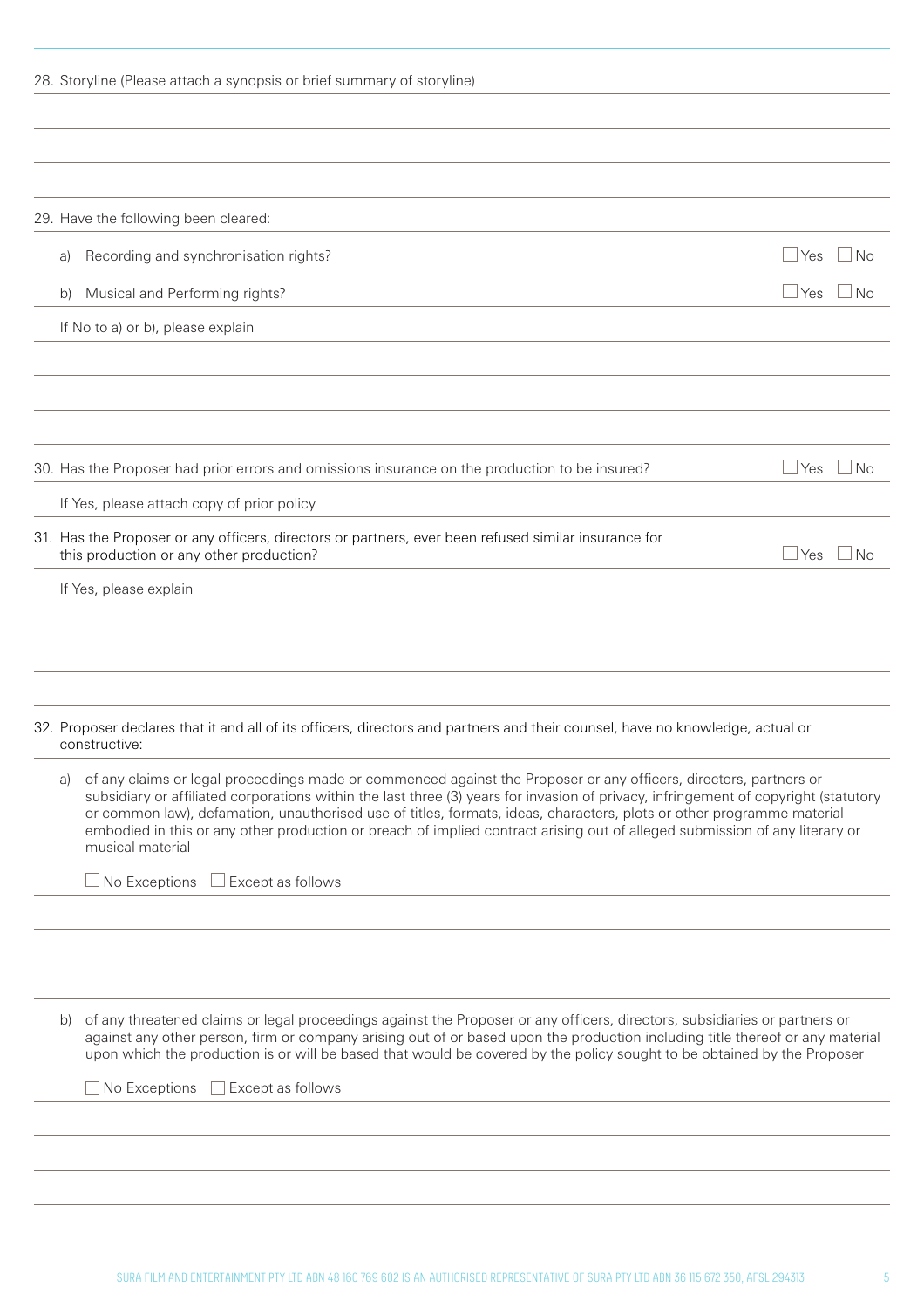| C)         | of any facts, circumstances or prior negotiations by reason of which they or any of them believe that a claim might<br>reasonably be asserted or legal proceedings instituted against the Proposer that would be covered by the policy sought to be<br>obtained by the applicant |                              |
|------------|----------------------------------------------------------------------------------------------------------------------------------------------------------------------------------------------------------------------------------------------------------------------------------|------------------------------|
|            | $\Box$ No Exceptions $\Box$ Except as follows                                                                                                                                                                                                                                    |                              |
|            |                                                                                                                                                                                                                                                                                  |                              |
|            | 33. Proposer agrees to obtain from third parties from whom it obtains material for the production, written indemnities against claims<br>arising out of the use of such material                                                                                                 |                              |
|            | Signature                                                                                                                                                                                                                                                                        |                              |
|            | 34. If the Proposer is a partnership, please provide the names and addresses of each partner                                                                                                                                                                                     |                              |
|            |                                                                                                                                                                                                                                                                                  |                              |
|            |                                                                                                                                                                                                                                                                                  |                              |
|            | 35. If the Proposer is a proprietary limited company or a private business venture, other than a partnership, please supply the names<br>and addresses of each director                                                                                                          |                              |
|            |                                                                                                                                                                                                                                                                                  |                              |
|            |                                                                                                                                                                                                                                                                                  |                              |
|            | 36. Have any of the Proposers ever been convicted of a criminal offence relating to arson, fraud or<br>otherwise involving dishonesty?                                                                                                                                           | $\Box$ Yes<br>N <sub>o</sub> |
|            | If Yes, please provide full details                                                                                                                                                                                                                                              |                              |
|            |                                                                                                                                                                                                                                                                                  |                              |
|            |                                                                                                                                                                                                                                                                                  |                              |
|            | 37. Have any of the Proposers:                                                                                                                                                                                                                                                   |                              |
| a)         | Ever had any insurance declined, cancelled or made the subject of special terms or<br>conditions?                                                                                                                                                                                | $\Box$ Yes<br>$\vert$ No     |
| b)         | Lodged a claim on an insurance policy (other than for a motor vehicle or a life policy) during<br>the past five (5) years?                                                                                                                                                       | $\Box$ Yes<br>$\Box$ No      |
| $\vert$ C) | Ever had a claim declined by an insurance company?                                                                                                                                                                                                                               | $\Box$ Yes<br>$\Box$ No      |
|            | If Yes to a), b) or c), please provide full details                                                                                                                                                                                                                              |                              |
|            |                                                                                                                                                                                                                                                                                  |                              |
|            |                                                                                                                                                                                                                                                                                  |                              |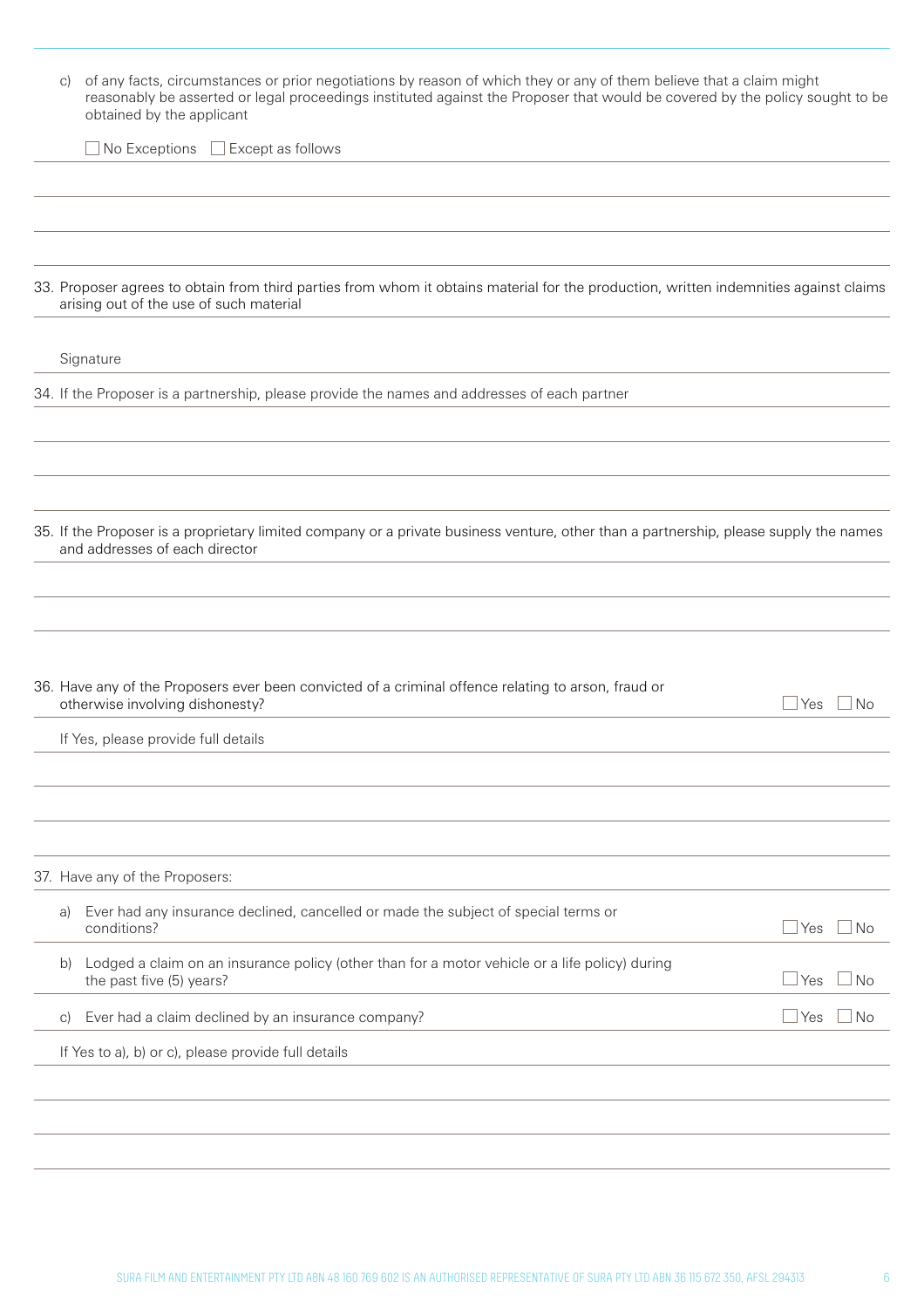| 38. Have any of the Proposers arranged any other insurance through SURA Film and Entertainment<br>or with any other insurer, which covers the subject matter of this Proposal?                                 | ⊿ Yes<br>l No                          |
|----------------------------------------------------------------------------------------------------------------------------------------------------------------------------------------------------------------|----------------------------------------|
| If Yes, please provide full details                                                                                                                                                                            |                                        |
|                                                                                                                                                                                                                |                                        |
|                                                                                                                                                                                                                |                                        |
|                                                                                                                                                                                                                |                                        |
| 39. Have any of the Proposers entered into any agreement which would affect your right to make<br>a claim against a responsible Third Party in the event of a claim under the Insurance now being<br>proposed? | $\Box$ Yes<br>$\overline{\mathsf{No}}$ |
| If Yes, please provide full details                                                                                                                                                                            |                                        |
|                                                                                                                                                                                                                |                                        |
|                                                                                                                                                                                                                |                                        |
|                                                                                                                                                                                                                |                                        |
| 40. Is the financial interest of any other person or organisation (for example, a mortgagee or other<br>financier, lessor or principal), to be noted on the policy?                                            | N <sub>o</sub><br>⊿ Yes                |
| If Yes, please provide full details                                                                                                                                                                            |                                        |
|                                                                                                                                                                                                                |                                        |
|                                                                                                                                                                                                                |                                        |
|                                                                                                                                                                                                                |                                        |
| 41. Have you or any Partner or Director of the business                                                                                                                                                        |                                        |
| Ever been declared bankrupt?<br>a)                                                                                                                                                                             | l No<br>$\sqcup$ Yes                   |
| If Yes, please provide full details                                                                                                                                                                            |                                        |
|                                                                                                                                                                                                                |                                        |
|                                                                                                                                                                                                                |                                        |
|                                                                                                                                                                                                                |                                        |
| Been involved in a company or business which became insolvent or subject to any form of<br>b)<br>solvency administration?                                                                                      | $\Box$ Yes<br>  No                     |
| If Yes, please provide full details                                                                                                                                                                            |                                        |
|                                                                                                                                                                                                                |                                        |
|                                                                                                                                                                                                                |                                        |
|                                                                                                                                                                                                                |                                        |

Please note: Questions 34 to 41 also apply to any person identified in answers Questions 33 and 34.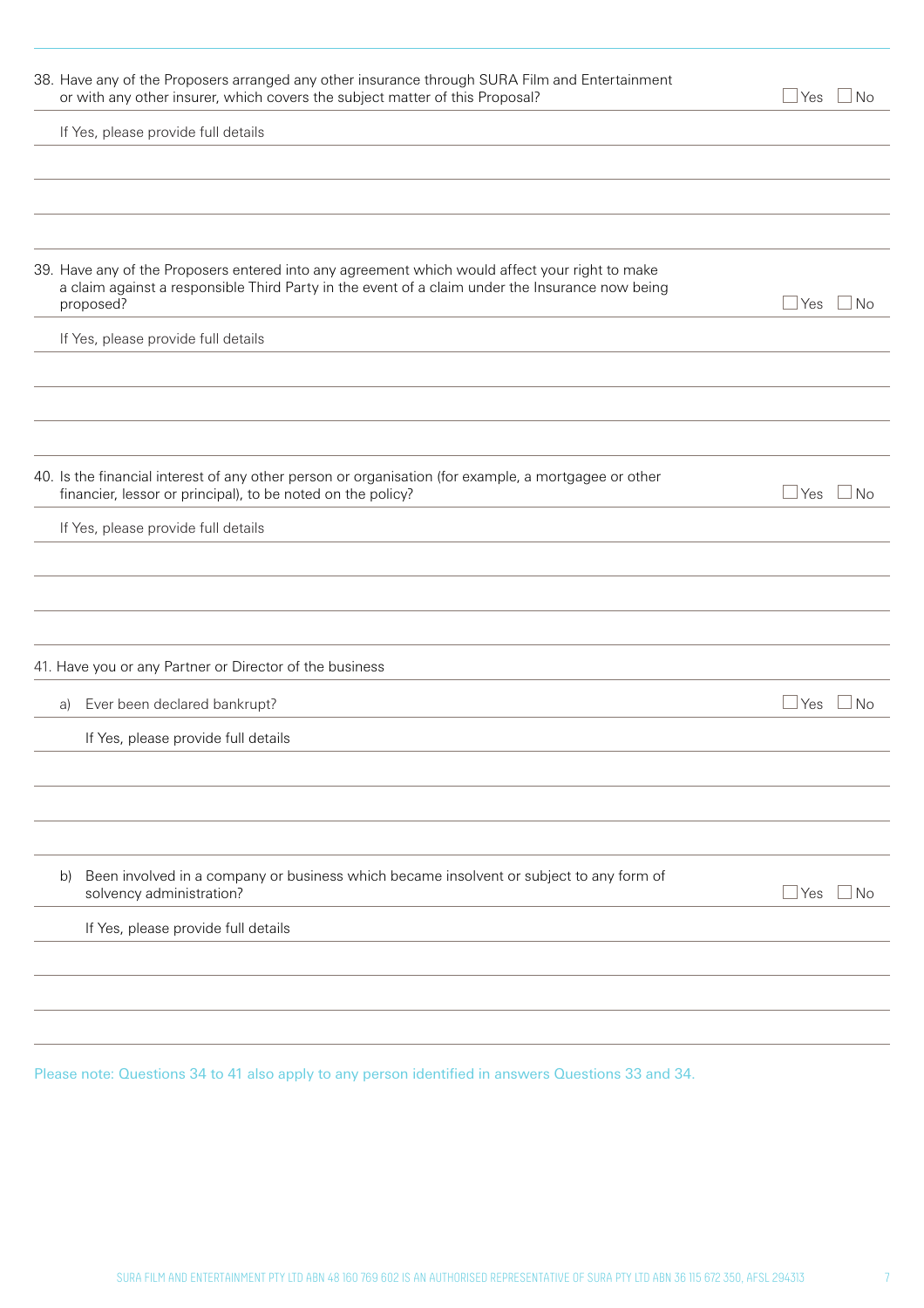## **DECLARATION AND AUTHORISATION**

This Declaration must be signed by the intending insured as the Proposer(s). If the intending insured is a company, partnership or other business venture or involves more than one person or entity, then the person signing this declaration must be the one authorised to sign on behalf of all persons/entities identified as the intending insured.

Before completing this document, I/We have read and understood the information herein, including the Important Notices.

The answers given in this document and any other information supplied by the intending insured or by any other party on their behalf, are truthful and accurate.

I/We understand that SURA Film and Entertainment Pty Ltd are relying on information supplied herein to decide whether or not to accept or reject this risk and that no material information has been knowingly withheld.

I/We acknowledge that by submitting this completed Proposal Form (with any other information) I/ We consent that the insurer may use and disclose my/our personal information in accordance with the "Privacy Statement" at the beginning of this Proposal Form. This consent remains valid until I/We alter or revoke it by written notice.

I/We also undertake to advise any changes to my/our personal information.

| <b>NAME OF FIRM</b>       |                                                                                          |
|---------------------------|------------------------------------------------------------------------------------------|
| <b>SIGNATURE</b>          |                                                                                          |
|                           | (This Proposal is be signed by a Principal, Partner or Director of the Proposed Insured) |
| <b>TITLE OF SIGNATORY</b> |                                                                                          |
| <b>FULL NAME</b>          |                                                                                          |
| <b>DATE</b>               |                                                                                          |